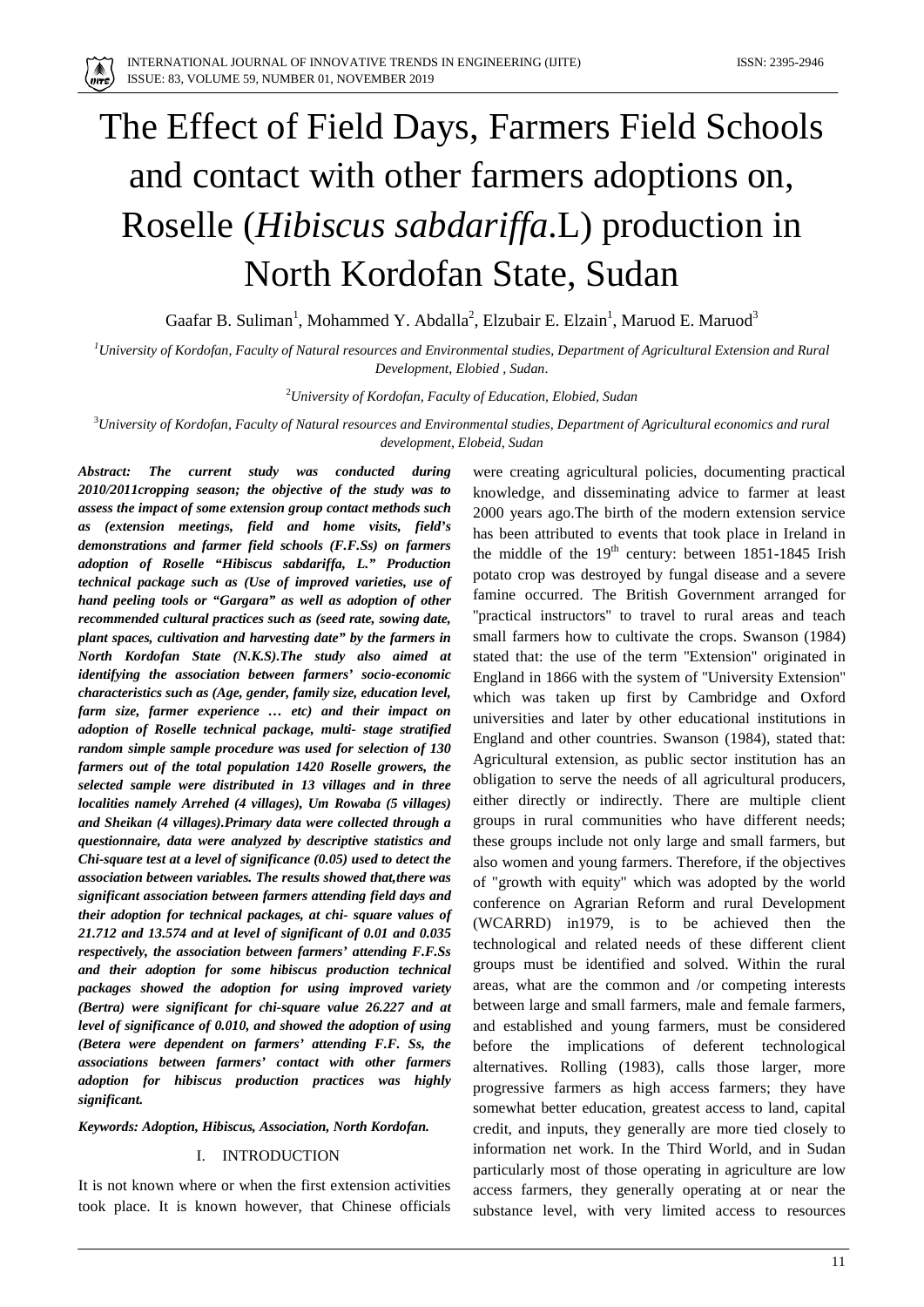

particularly land and capital, and with minimal capacity to handle risk. Thus', they must be the major area of concern for a country and its development objectives. Formulating a strategy for designing and implementing an extension programme aimed at technology transfer and utilization, require to develop realistic extension strategy that will result in broad-based technology utilization, in doing so, extension objectives must be specified, client categories need to be identified, and appropriate extension methods must be selected. Swanson 1984 stated that these methods were particularly useful in making large number of people aware of new ideas, and practices, or alerting them to Sudan emergencies, while the amount of detailed information that can be transmitted by mass media is limited. Kelsey & Hearn (1963), defined " Agricultural Extension" as a system of out-of-school education for rural people (adult, youth, …etc), to help them through educational procedures to improve farming methods, techniques, as it's an integrated work held by the government, agricultural colleges and the farmers, with task to serve farmers need and to develop them. Van den Ban & Hawkins (1979) regarded extension as purposive communication designed to assist people in solving their problems. H. Maunder (1973), define, " Agricultural Extension" as a service or system which assists farm people , through educational procedures in improving farming methods and techniques, increasing production efficiency and income, bettering their levels of living and lifting social and educational standard of rural life.

H. Axinn, George (1985) defined agricultural extension as a non-formal education system whose cliental are rural people, and whose content is primarily agriculture (including crops, live stock production, marketing as well as fisheries, foresting and rural development).Gabriel (1991), added to say:" Extension" is always a complex process rather than static activity mostly extension include a problem solving perspective, a process of non-formal education directed towards people in rural areas, offering advice and information to help them overcome their problems. This aim to increase, production improve their standard of living and efficiency of the farming farm. Extension may also try to alter farmers' attitude towards their difficulties through discussion and decision-making on overcoming problems.

## **Hibiscus production in the world and Sudan:**

According to Herbal Gram-organization 2007: *Hibiscus* is a flowering plant that is native to warm and tropical climates, native to part of North Africa and south East Asia. It is a shrubby tropical plant that produces light yellow flourish with reddish-purple centers; after the petals drops from the flower. Its remaining deep-red calyces (the cup like structures formed by the sepals) grown into seed containing pods that look like flower buds. Most of the *hibiscus*

economic value, particularly as ingredient in herbal teas comes from red calyces, although the leaves, seeds, and flowers are also used, in local forms of traditional medicine. Hibiscus is now widely cultivated for its flowers, fruits and calyces in the tropical and sub-tropical regions of almost every continent.

According to consultative Meeting Report, October 21th, 2010, Sudanese chambers of industries Association, Khartoum, Sudan: the main importer of *hibiscus* are Germany (more than 80% of total export) followed by Mexico. Belgium, Egypt, Spain, France, UK, Hong Kong, Italy, Japan, Lebanon, Netherland, Poland, Russia, Saudi Arabia and Syria. *Hibiscus* (H. Sabdariffa L) locally known as Karkadeh. It is a minor cash crop in arid- areas of Sudan, although it is a cash crop, with great potential for small scale farmers in Sudan. Ali, Idris and Griffith (2010) added: *Hibiscus* is one of the main high potential exports of the rain-fed traditional agricultural sectors in Sudan, grown by poor marginalizing farmers, most of whom are women, into remote and challenging areas of Sudan. *Hibiscus* is an important cash crop for Sudan, with approximately 2240,000 farmers in the traditional rain-fed areas (North Kordofan and North Darfur states) "cultivate the crop."

Market research indicated that international demand for *hibiscus* was shown to be favored by European buyers due to its product characteristics (such as acidity and color). It was also generally recognized that growing conditions in Sudan meant that virtually no chemicals needed to be used for pest or disease control. This was considered to be strong selling point, especially when compared with up and coming competitors such as China and Thailand. The total volume of production for *Hibiscus* in the year 2008 was estimated at 18 thousand tones (a good average compares to the past 10 years).The total volume for export usually about half of the production, the rest consumed country inside. Igami Abdelatif (2010), described *hibiscus* as one of the most important crop for the poor, due to its resistance to draughts and pests as well as its lab our intensive nature. He saw the main challenges in creating and enabling environment for the farmers via training services empowering farmers to produce in larger scale, to increase productivity, opening marketing and trade opportunities as well as supporting export. North Kordofan State is among the poorest states in Sudan, where people live predominantly in rural areas, and depend mainly on the natural resources to sustain livelihoods. In these areas crops farming and livestock rising were the main sources of income for the majority of population. The main cash crops were groundnuts, sesame, and hibiscus. Although, it was considered as one of the main producing areas, but the adopted traditional production systems have limited the contribution of those crops to the improvement of community livelihoods. According to consultative Meeting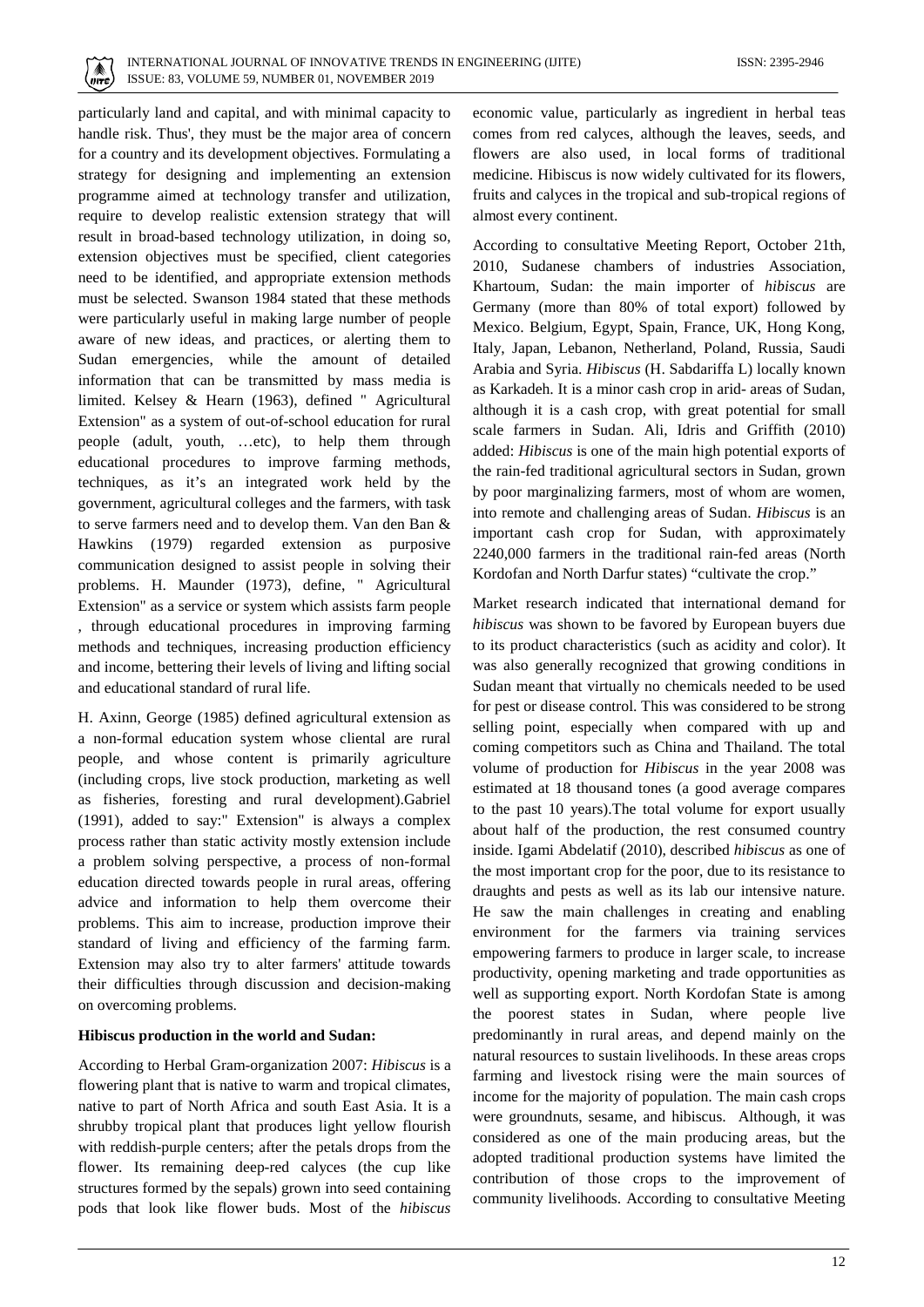

Report October 21th, 2010, farmers who are growing *hibiscus* were facing many problems, including; use of local varieties, resulting in law productivity in most of the cash crops, particularly *hibiscus* (It was estimated that the current productivity of *hibiscus* per area unit was only 19% of the optimum productivity). Traditional methods of agricultural practices and inefficient operations leading to high production cost. Also the methods of harvesting and post harvesting were negatively affecting the quality of to product. Farmers having little awareness of exporters needed the potential for adding value by improving harvesting methods or simple technologies for achieving this. Ali, Initially 13 villages out of the total 23 villages in the study area were covered to represent the three localities (Sheikan, Arrehed, and Um Rowaba) as the main targeted area for growing *hibiscus* crop.

## II. RESEARCH METHODOLOGY

Multi-stage stratified random sample was used in selection of villages and farmers, the number of villages and the number of farmers were selected to represent each locality was proportional to the total number of village and number of farmers in the locality.

Questionnaire field survey was used to collect data from three localities or rural communities of 13 villages and the total sample size was 130 respondents. Descriptive statistical was use for analyzing the data.

# **Data analysis techniques**

Data were analyzed via descriptive statistics and Chi-square was used to test the association between the variables.

# III. RESULTS AND DISCUSSION

Table (1) chi- square test for the association between farmers' attending of field days and their adoption for some recommended *hibiscus* production practices revealed that there were significant association between farmers attending of field days and their adoption for some technical packages such as using hand peeling tools for harvesting at recommended date, these could be at chisquare values of 21.712 and 13.574 and at level of significance of 0.01 and 0.035 respectively. Which showed that these practices were dependent on farmers' attending field days also adoption of the two important varieties *Abu shankel* and *Abu Nagama* were significant at chi- square values of 34.68 and 21.806.At the levels of significant of 0.000 and 0.010 respectively. The results showed the adoption of these improved varieties were dependent on farmers' attending of field days, other practice such as plant spaces, seed rate, sowing date and cultivation were insignificant for the chi-square values 7.650, 4.194, 2.678 and 3.528 respectively and at level of insignificants of 0.285, 0.650, 0.740, and 0.650 respectively, which showed the adoption of these production technical packages were not dependent on farmers' attending of field days.

**Table (1) Chi- Square Tests for the Association Between Farmers' Attending Field Days and Adoption some**  *Hibiscus* **Production Practices:**

| <b>Adoption of production practice</b> | <b>Sign</b> | df | Chi-square value | <i>Indicative</i> |
|----------------------------------------|-------------|----|------------------|-------------------|
| using hand peeling tool                | 0.01        | 9  | 21.712           | Sign              |
| recommended plant spaces               | 0.265       | 6  | 7.650            | Non Sign          |
| recommended seed rate                  | 0.650       | 6  | 4.194            | Sign              |
| recommended sowing rate                | 0.740       | 6  | 3.528            | Non sign          |
| recommended cultivation                | 0.840       | 6  | 2.678            | Non sign          |
| Harvesting date                        | 0.035       | 6  | 13.574           | Non sign          |
| Adoption of improved varieties         |             | ۰  |                  |                   |
| 1. Abu shankel                         | 0.000       | 9  | 34.568           | $Sign***$         |
| 2. Betera                              | 0.161       | 9  | 13.031           | Non sign          |
| 3. Abu Nagama                          | 0.010       | 9  | 21.806           | Sign**            |

Table (2) chi-square tests for the association between farmers' attending F.F.Ss and their adoption for some *hibiscus* production technical packages showed the adoption for using improved variety (*Bertra*) were significant for chi-square value 26.227 and at level of significance of 0.010, and showed the adoption of using (*Betera* were dependent on farmers' attending F.F. Ss, while the adoption for the other two varieties *Abu shankel* and *Abu Nagama* were found to be insignificant for chi-square values 13.419 and 9.789 and at level of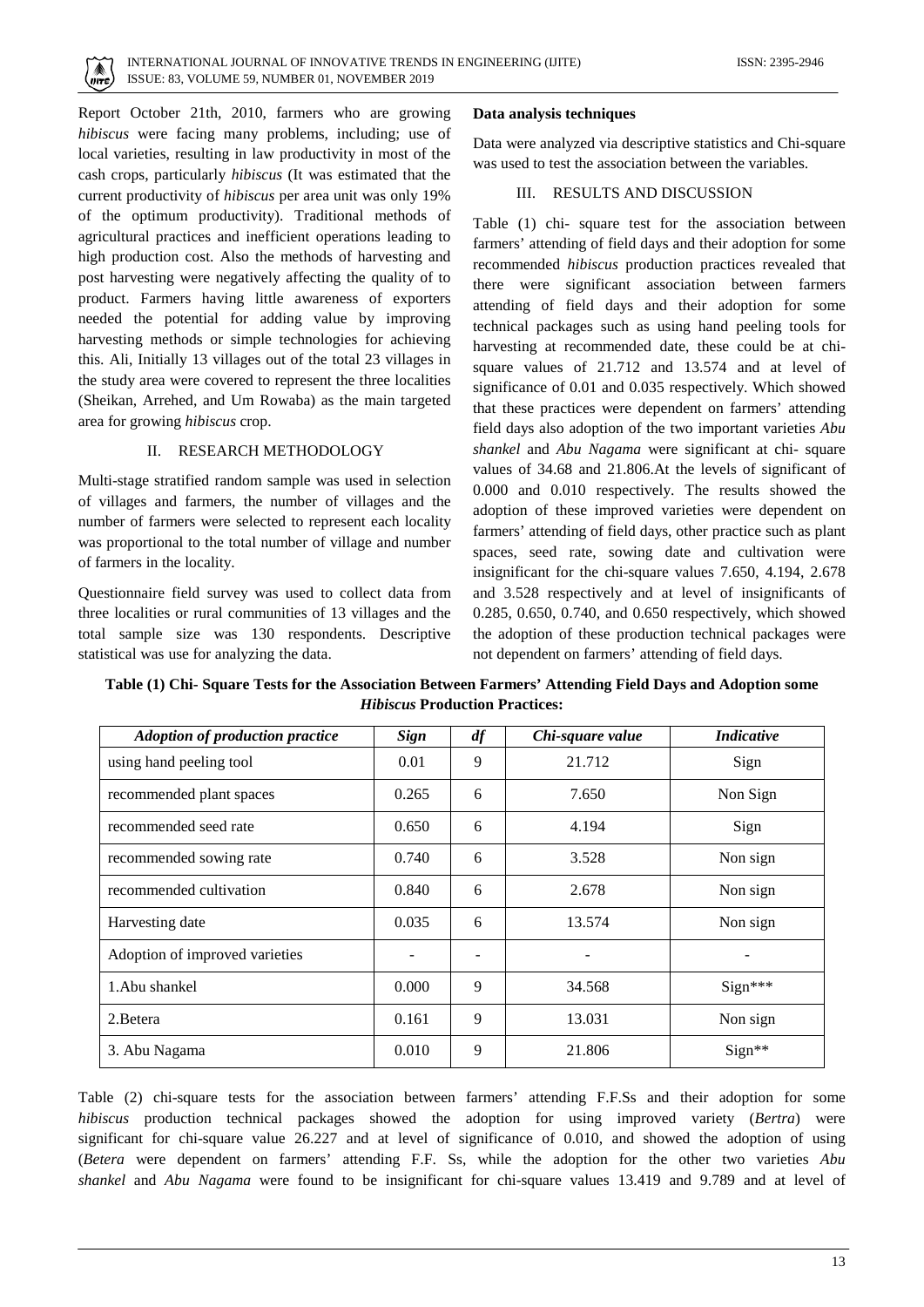

significant of 0.333 and 0.935 respectively. The adoption of these two varieties was independent on farmers' attending of F.F. Ss.

| Adoption of technical package   | Sign  | df      | Chi-square value | Indicative |
|---------------------------------|-------|---------|------------------|------------|
| using of hand peeling tool      | 0.359 | 12      | 21.712           | Non Sign   |
| Adoption of improved varieties: |       |         |                  | Non Sign   |
| (i)Abu shankel                  | 0.330 | 12      | 13.419           | Non Sign   |
| (ii)                            | 0.010 | 12      | 26.227           | Sign       |
| (iii)                           | 0.635 | 8       | 9.789            | Non sign   |
| Plant spaces                    | 0.311 | 8       | 9.379            | Non sign   |
| Seed rate                       | 0.333 | 8       | 9.117            | Non sign   |
| cultivation                     | 0.995 | 8       | 1.335            | Non Sign   |
| Sowing date                     | 0.147 | 8       | 12.094           | Non sign   |
| Harvesting date                 | 0.743 | $\,8\,$ | 5.134            | Non Sign   |

## **Table (2) Chi- Square Tests for the Association Between Farmers' Attending F.F. Ss and Adoption of Hibiscus Production Technical Packages**:

Table (3) showed that chi – square tests for the associations between farmers' contact with the other farmers and their adoption for some *hibiscus* production practices was found to be highly significant for the adoption of some practices such as (using hand peeling, using improved varieties *Abu Shankal*& *Abu Najma* and adoption of recommended cultivation date for chi – square value of 38.272, 41.171. 35.802 & 61.265 respectively. While it was insignificant for the adoption of other practices such as adoption of some recommended practices such as plant spaces, seed rate, soil date at level of a significant of the 0.178, 0.304 and 0.080 respectively.

# **Table (3) Chi – square test for the test of association between farmers' contact with other farmers and their adoption for some recommended hibiscus production technical packages:**

| Adoption of technical package            | Chi – square | df | <b>Sign</b> | <b>Indicative</b> |
|------------------------------------------|--------------|----|-------------|-------------------|
| Using of hand peeling tools              | 38.272       | 12 | 0.000       | Sign<br>***       |
| Improved variety Abu Shankal             | 41.171       | 12 | 0.000       | Sign<br>***       |
| <b>Betera</b>                            | 18.456       | 12 | 0.103       | non Sign          |
| Abu Najma                                | 35.802       | 12 | 0.000       | Sign<br>ಸೆಗೆಗ     |
| Adoption recommended technical packages: |              |    |             |                   |
| Pant space                               | 9.479        | 8  | 0.304       | Non sign          |
| Sowing date                              | 14.978       | 8  | 0.080       | Non sign          |
| Cultivation date                         | 61.256       | 8  | 0.000       | Sign<br>ਸਿਸੇ      |
| Harvesting date                          | 15.767       | 8  | 0.046       | Sign              |

#### IV. CONCLUSION AND RECOMMENDATIONS

There were significant association between farmers attending of field days and their adoption for some technical packages such as using hand peeling tools for harvesting at recommended date.

Contact with the other farmers and their adoption for some hibiscus production practices that it was found to be highly significant for the adoption of some practices such as (using hand peeling, using improved varieties *Abu Shankal& Abu Najma*.

## *Recommendations:*

 1**.** Farmers attending and participating in extension activities; field demonstration, F.F.Ss field visits, and contact with the other farmers enable access to necessary information concerning improve *hibiscus* production.